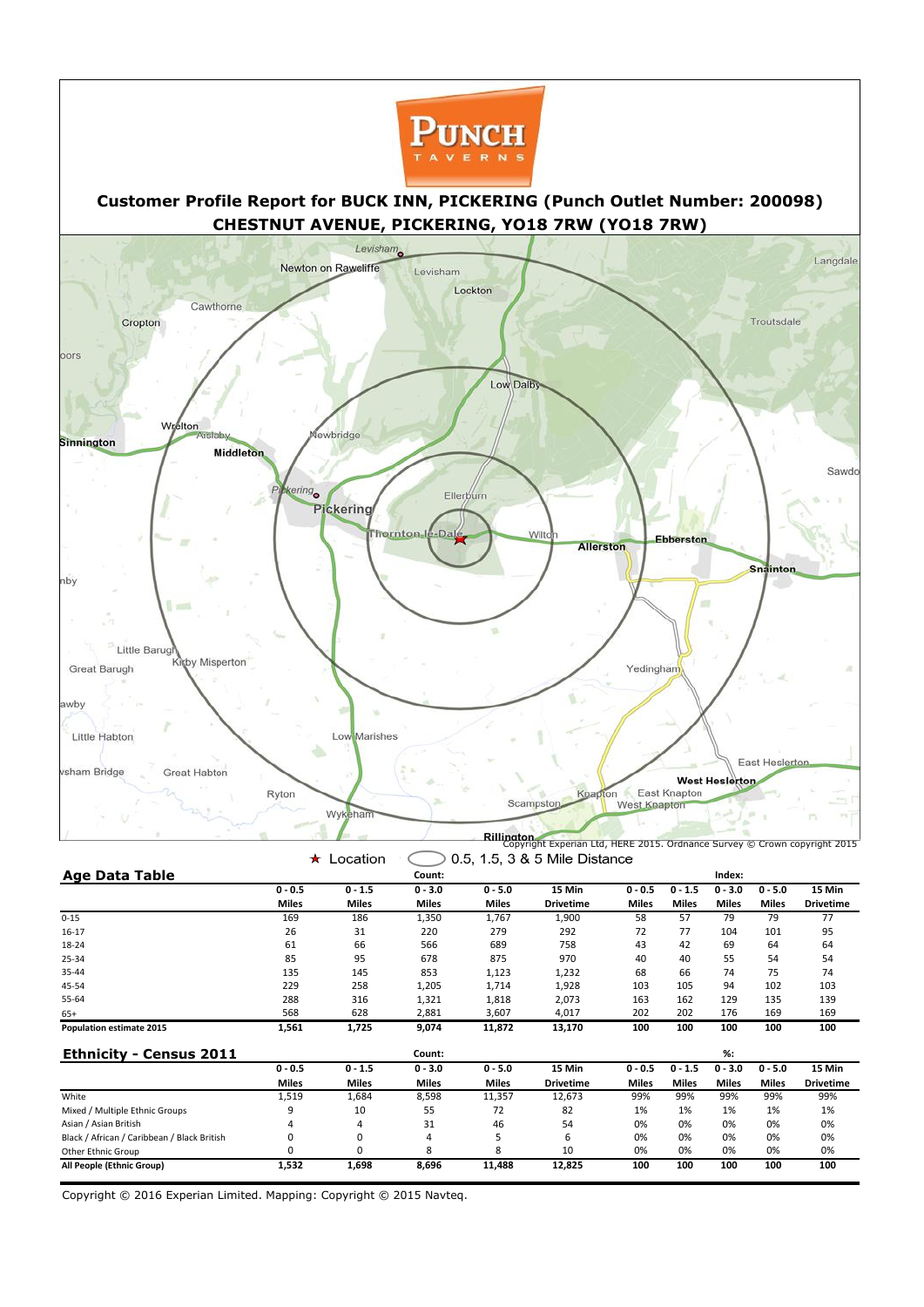| A City Prosperity (18+)           |       |       |       |       |        |            |     |     |     |     |
|-----------------------------------|-------|-------|-------|-------|--------|------------|-----|-----|-----|-----|
| <b>B Prestige Positions (18+)</b> |       |       |       |       |        |            |     |     |     |     |
| C Country Living (18+)            | 698   | 815   | 2,038 | 3,824 | 4,372  | 736        | 779 | 391 | 562 | 575 |
| D Rural Reality (18+)             | 461   | 481   | 3,806 | 4,199 | 4,802  | 487        | 461 | 732 | 619 | 633 |
| <b>E Senior Security (18+)</b>    | 155   | 159   | 979   | 1,090 | 1,090  | 140        | 130 | 161 | 137 | 122 |
| F Suburban Stability (18+)        |       |       |       |       |        |            |     |     |     |     |
| <b>G Domestic Success (18+)</b>   |       |       | 136   | 143   | 143    |            |     | 22  | 17  | 16  |
| H Aspiring Homemakers (18+)       |       |       | 28    | 28    | 28     |            |     |     |     |     |
| I Family Basics (18+)             |       |       |       |       |        |            |     |     |     |     |
| J Transient Renters (18+)         |       |       | 48    | 48    | 48     |            |     | 11  |     |     |
| K Municipal Challenge (18+)       |       |       |       |       |        |            |     |     |     |     |
| L Vintage Value (18+)             | 52    | 52    | 397   | 398   | 398    | 60         | 55  | 84  | 65  | 58  |
| <b>M Modest Traditions (18+)</b>  |       |       |       |       |        |            |     |     |     |     |
| N Urban Cohesion (18+)            |       |       |       |       |        |            |     |     |     |     |
| O Rental Hubs (18+)               |       |       | 59    | 59    | 59     |            |     | 10  |     |     |
| Adults 18+ estimate 2015          | 1,366 | 1,507 | 7,498 | 9,796 | 10,947 | <b>100</b> | 100 | 100 | 100 | 100 |

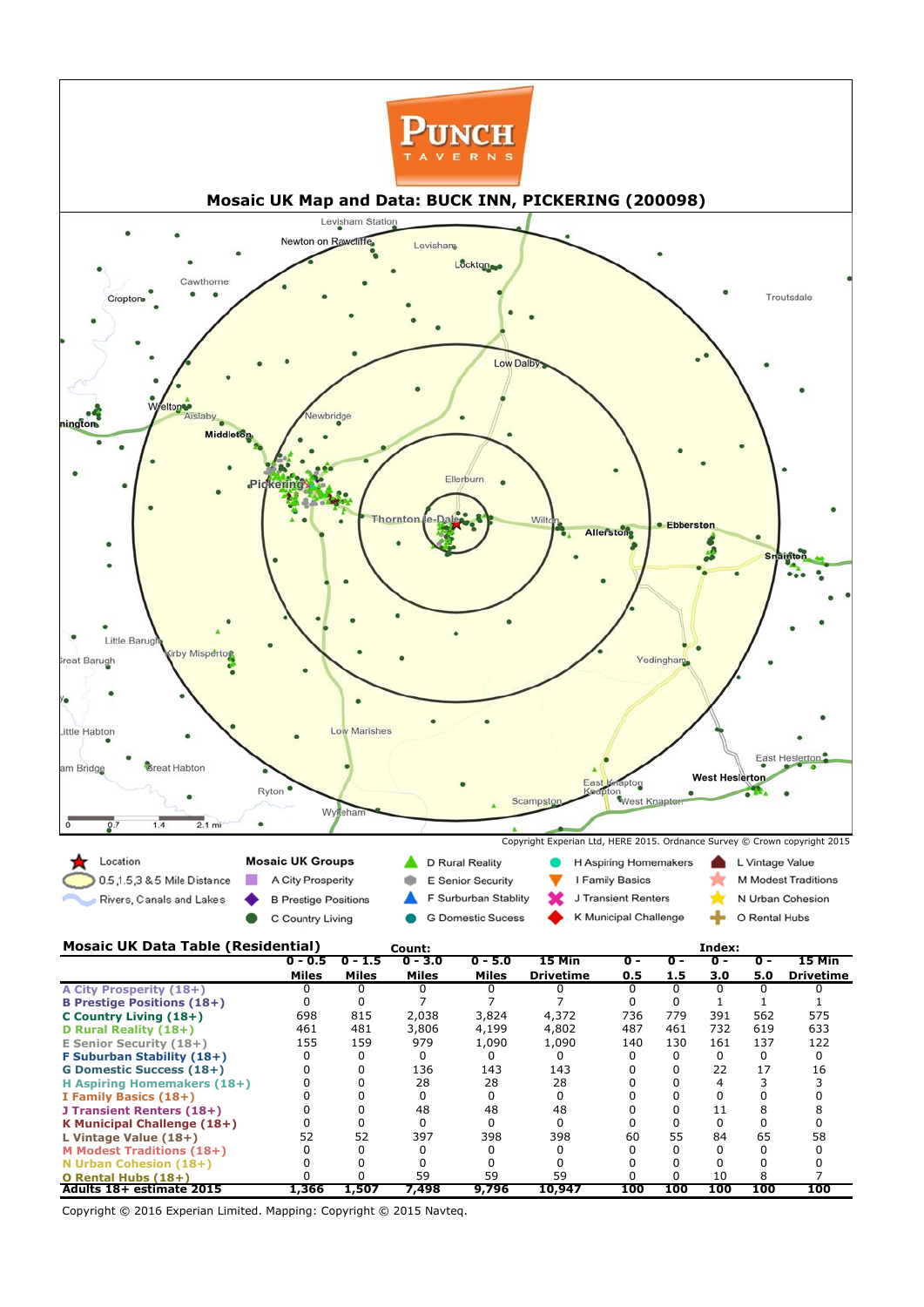| Adults 18+ estimate 2015           | L,366 | 100  |  |
|------------------------------------|-------|------|--|
| O Rental Hubs (18+)                |       |      |  |
| N Urban Cohesion (18+)             |       |      |  |
| <b>M Modest Traditions (18+)</b>   |       |      |  |
| L Vintage Value (18+)              |       | 60   |  |
| <b>K Municipal Challenge (18+)</b> |       |      |  |
| J Transient Renters (18+)          |       |      |  |
| I Family Basics (18+)              |       |      |  |
| H Aspiring Homemakers (18+)        |       |      |  |
| <b>G Domestic Success (18+)</b>    |       |      |  |
| F Suburban Stability (18+)         |       |      |  |
| <b>E Senior Security (18+)</b>     | 155   | 140  |  |
| D Rural Reality (18+)              | 461   | 487  |  |
| C Country Living (18+)             | 698   | 736. |  |
| <b>B Prestige Positions (18+)</b>  |       |      |  |
|                                    |       |      |  |

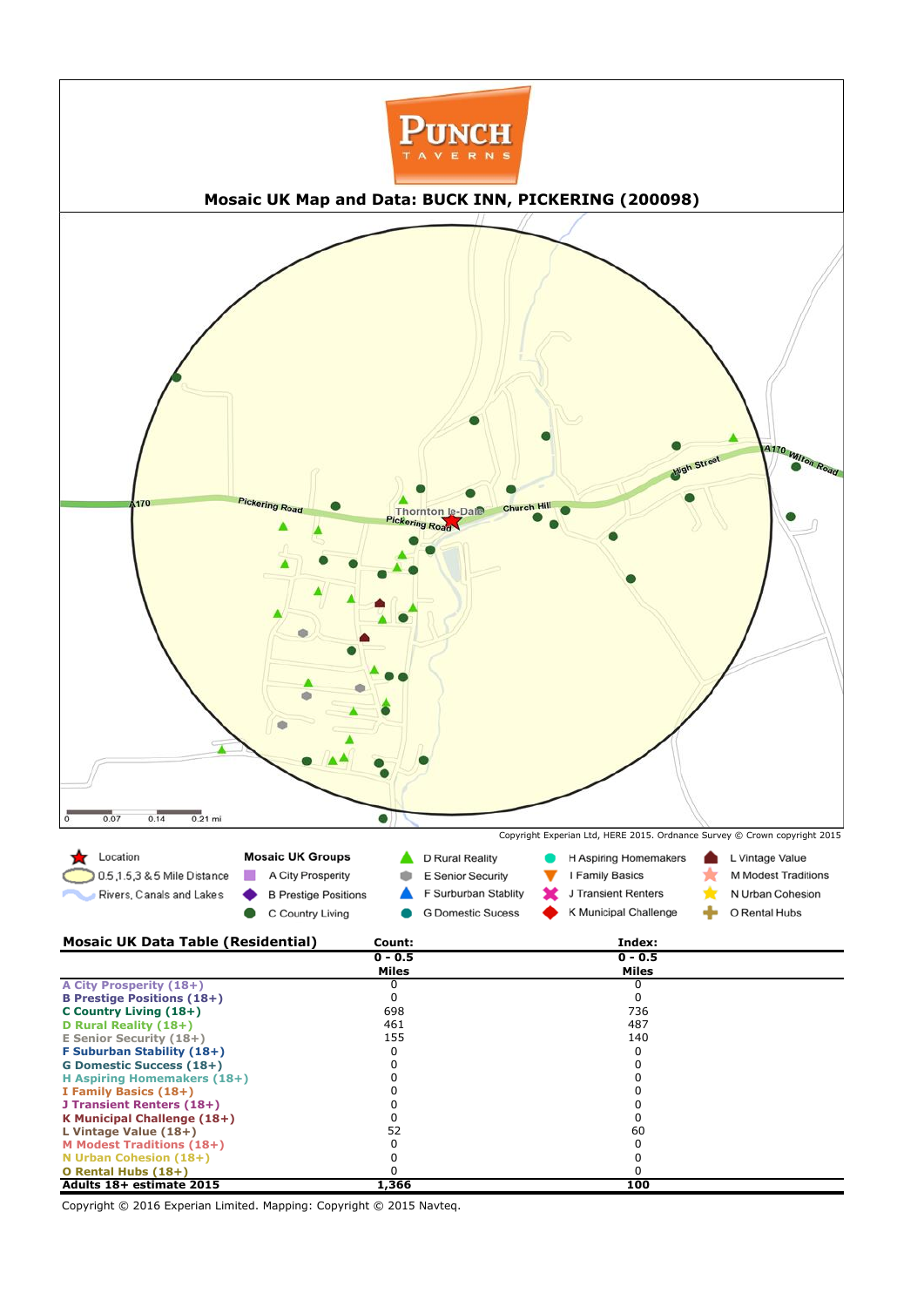| <b>02 Early Doors</b>           | 114   | 123   | 665   | 808   | 886   | 160        | 158 | 160        | 154        | 150        |
|---------------------------------|-------|-------|-------|-------|-------|------------|-----|------------|------------|------------|
| 03 Everyday is Friday           | 48    | 52    | 347   | 405   | 449   | 79         | 78  | 98         | 90         | 89         |
| 04 Weekend Millionaires         | 40    | 44    | 388   | 491   | 536   | 46         | 46  | 76         | 76         | 74         |
| <b>05 Out On The Town</b>       | 26    | 28    | 185   | 231   | 259   | 31         | 30  | 37         | 37         | 37         |
| <b>06 Business and Pleasure</b> | 32    | 37    | 154   | 222   | 256   | 73         | 77  | 60         | 69         | 71         |
| <b>07 Sporting Pints</b>        | 11    | 12    | 191   | 214   | 232   | 12         | 12  | 35         | 31         | 30         |
| <b>08 Student Social</b>        | 45    | 52    | 299   | 426   | 491   | 114        | 120 | 130        | 147        | 151        |
| <b>09 Leisurely Lunch</b>       | 116   | 126   | 613   | 785   | 885   | 140        | 139 | 126        | 128        | 129        |
| <b>10 Wining and Dining</b>     | 106   | 116   | 567   | 736   | 832   | 112        | 112 | 103        | 106        | 107        |
| <b>11 Household Outing</b>      | 28    | 32    | 251   | 295   | 321   | 37         | 39  | 57         | 54         | 52         |
| <b>12 Midweek Meal Deal</b>     | 101   | 110   | 411   | 493   | 560   | 240        | 239 | 167        | 159        | 161        |
| <b>13 Date Night</b>            | 122   | 132   | 621   | 821   | 933   | 182        | 180 | 159        | 167        | 169        |
| <b>14 Birthday Treat</b>        | 70    | 76    | 449   | 540   | 597   | 105        | 104 | 115        | 109        | 108        |
| <b>15 Pre Show Meal</b>         | 20    | 22    | 100   | 147   | 170   | 87         | 87  | 74         | 87         | 89         |
| <b>Number of Occasions</b>      | 1,016 | 1,113 | 5,946 | 7,489 | 8,404 | <b>100</b> | 100 | <b>100</b> | <b>100</b> | <b>100</b> |

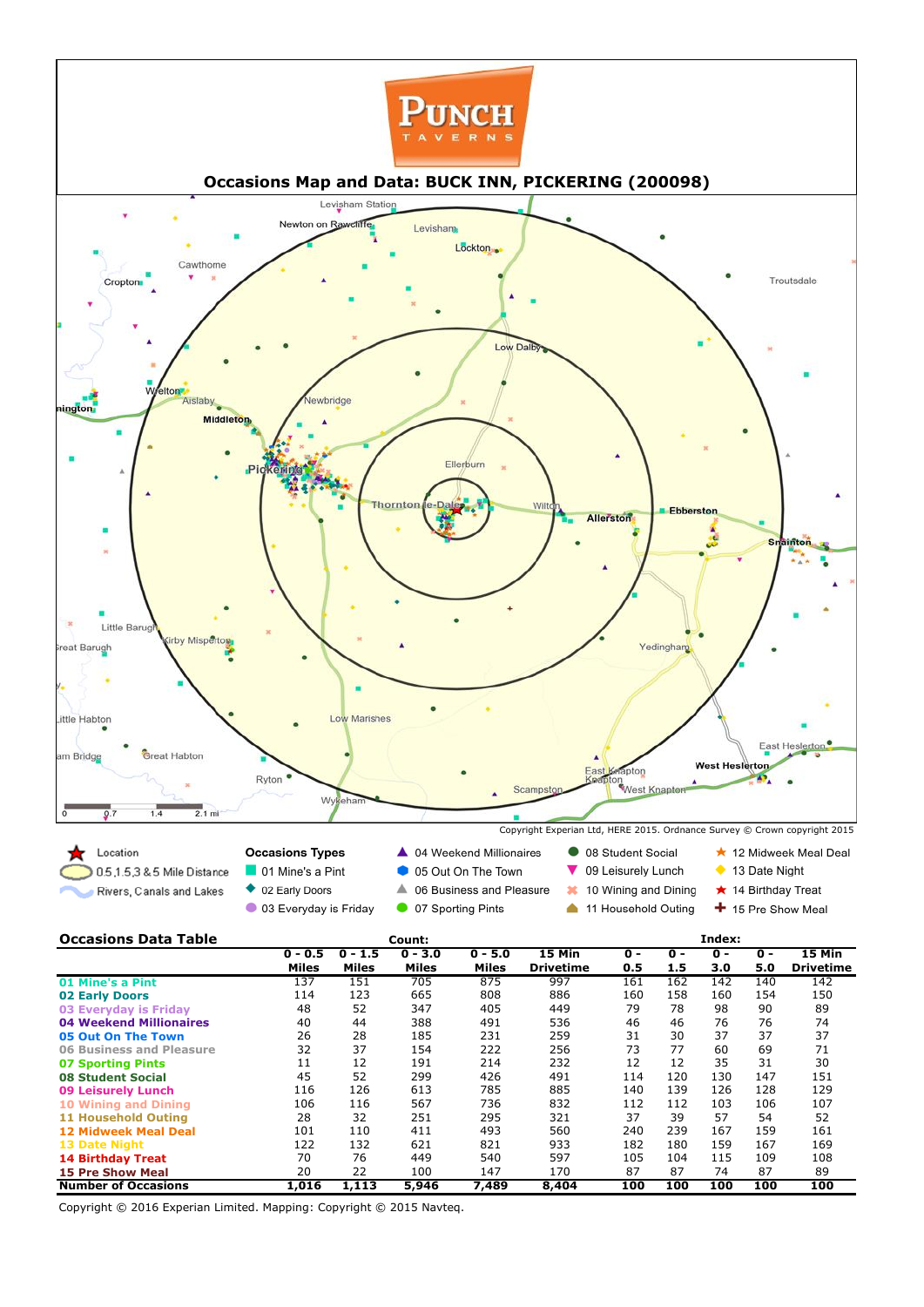**Competition Type Summary Table**



|                           | $0 - 0.5$    | $0 - 1.5$    | $0 - 3.0$    | $0 - 5.0$    |
|---------------------------|--------------|--------------|--------------|--------------|
| <b>Reporting Category</b> | <b>Miles</b> | <b>Miles</b> | <b>Miles</b> | <b>Miles</b> |
| Café / Wine Bar           |              |              |              |              |
| Circuit Bar               |              |              |              |              |
| <b>Community Local</b>    |              |              |              |              |
| Dry Led                   |              |              |              |              |
| <b>Branded Food Pub</b>   |              |              |              |              |
| Rural                     |              |              |              |              |
| Other                     |              |              | 21           | 26           |
| <b>Total</b>              |              |              | 37           | 49           |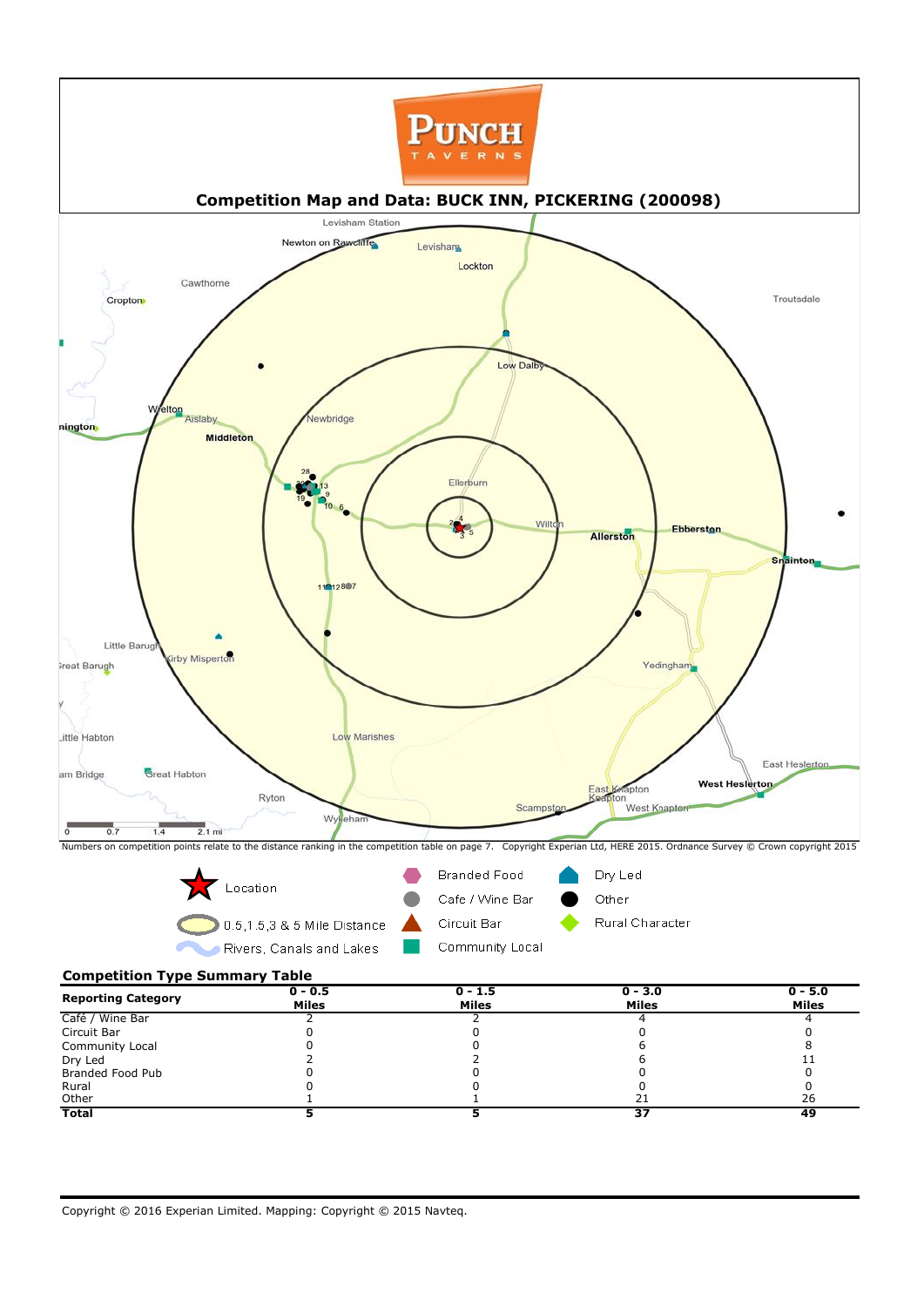## **Competition Type Summary Table**



| <b>Reporting Category</b> | $0 - 0.5$    |  |
|---------------------------|--------------|--|
|                           | <b>Miles</b> |  |
| Café / Wine Bar           |              |  |
| Circuit Bar               | U            |  |
| <b>Community Local</b>    | U            |  |
| Dry Led                   |              |  |
| Branded Food Pub          | U            |  |
| Rural                     | u            |  |
| Other                     |              |  |
| <b>Total</b>              | 5            |  |